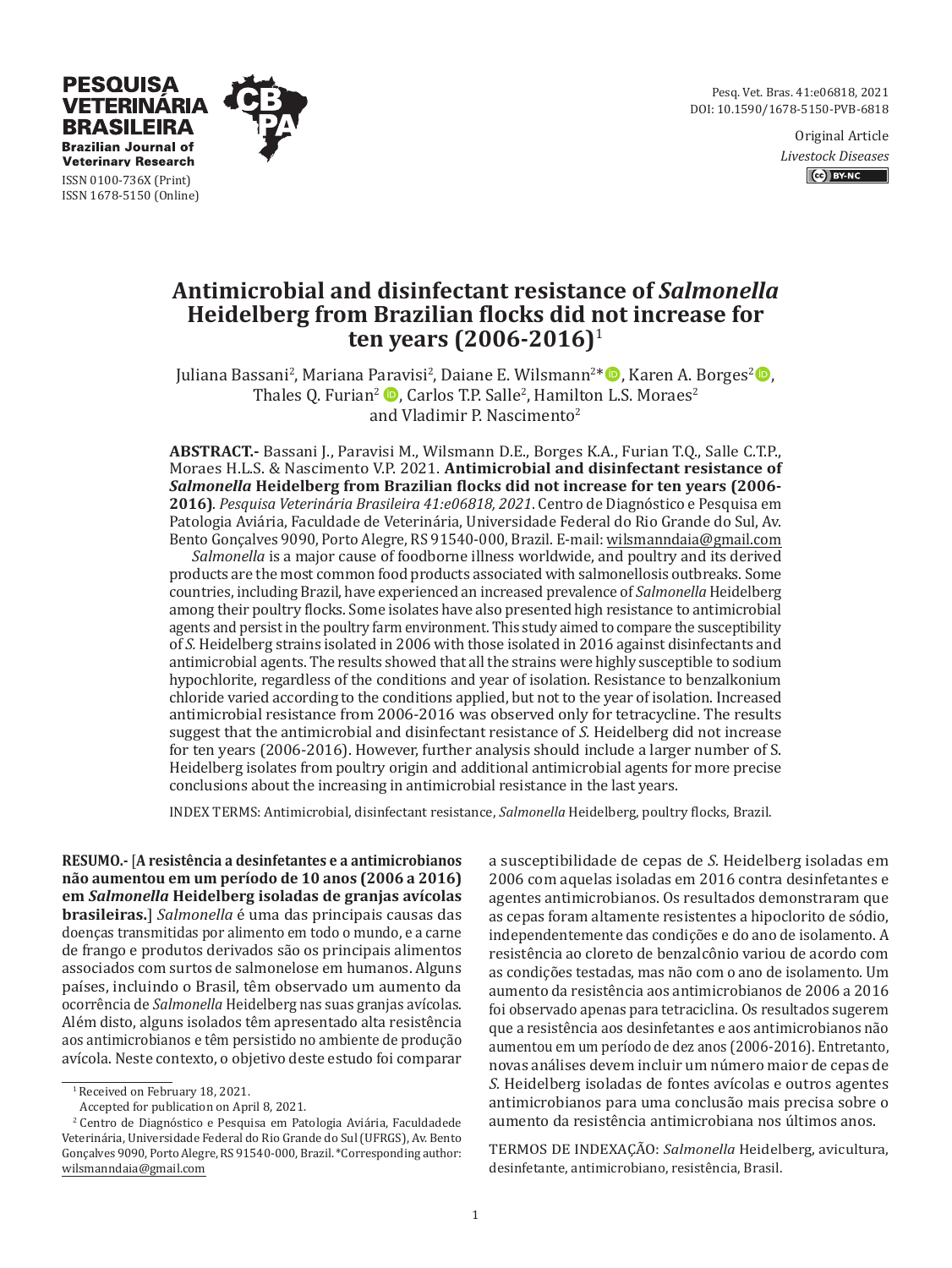## **INTRODUCTION**

Salmonellosis is the second main cause of bacterial enteritis in the European Union (EFSA 2019), and the first in the United States (CDC 2020a). *Salmonella* is a major cause of foodborne illness worldwide, affecting nearly one in ten persons, resulting in approximately 550 million infected people per year (WHO 2020). The US Centers for Disease Control and Prevention (CDC) reports that poultry and its derived products are the most common food products associated with salmonellosis outbreaks and are responsible for more than 47% of all infections (CDC 2020b).

Data from the Brazilian Ministry of Health show that *Salmonella* is among the most common pathogens isolated from foodborne diseases in Brazil (Brasil 2019b). *S.* Heidelberg is considered one of the most commonly found serotypes in poultry farming worldwide, and previous studies have shown that strains isolated in recent years are highly resistant to antimicrobials (CDC 2016, EFSA 2019, Neves et al. 2020). In recent years, there has been an increase in the prevalence of *Salmonella* Heidelberg, especially in the United States and Brazil (CDC 2016, Brasil 2019a).

Bacterial resistance to antimicrobials and disinfectants has increased considerably over the years, mainly because of their inadequate use in human and veterinary medicine (FAO 2016). Recent studies have demonstrated increasing resistance of *Salmonella* strains isolated from humans and animals to the most commonly used antibiotics (Borges et al. 2019, EFSA 2020, Elhariri et al. 2020, Souza et al. 2020). Despite the development of several alternative products for pathogen control in the food processing chain, the best viable protection against foodborne pathogens are disinfectants and biosecurity (Bragg et al. 2018, Mc Carlie et al. 2020). Thus, it is of concern that disinfectant resistance could rapidly increase (Mc Carlie et al. 2020). However, unlike antimicrobials, the possible resistance to disinfectants traditionally used in the poultry industry has not been elucidated.

In recent years, the specific resurgence of the serotype *S.* Heidelberg, followed by its resistance to control programs, has worsened worldwide, including in Brazil (Colla et al. 2012, Gieraltowski et al. 2016, Stefani et al. 2018, Etter et al. 2019, Voss-Rech et al. 2019). In view of the epidemiological situation in Brazil, the present study aimed to compare the susceptibility of *S.* Heidelberg strains isolated in 2006 with those isolated in 2016 from poultry sources against two disinfectants and six antimicrobials.

# **MATERIALS AND METHODS**

#### *Salmonella* **Heidelberg isolates**

A total of 40 *S.* Heidelberg strains were selected for this study. The strains were isolated in two periods: 2006 (n=20) and 2016 (n=20) from poultry sources (drag swabs, cloacal swab, and chicken carcasses) in Southern Brazil (Table 1). The strains were previously isolated, biochemically characterized, and serotyped. All strains were stored frozen at -80°C in brain heart infusion broth (BHI) (Merck, Darmstadt, Germany) supplemented with 15% glycerin (Synth, Diadema, Brazil). The bacteria were retrieved from frozen culture stocks and cultured overnight at 37°C in xylose lysine deoxycholate (XLD) agar (Merck, Darmstadt, Germany) and incubated at 37°C for 24h. One colony morphologically characteristic of *Salmonella* spp. was selected and inoculated in BHI and incubated again at 37°C for 24h.

#### **Disinfectant test**

**Inoculum preparation.** To prepare the inoculum, McFarland standard no. 0.5 (Probac do Brasil, São Paulo, Brazil) was used as a reference to adjust the turbidity of the bacterial suspension in 0.1% buffered peptone water (BPW) (Oxoid, Basingstoke, England) to a  $concentration of 10<sup>8</sup>CFU/mL$ , corresponding to an optical density interval of 0.08-0.1 in a spectrophotometer (SP 22; Biospectro, Curitiba, Brazil) at a wavelength of 625nm (CLSI 2013a). The bacterial suspension was diluted in 0.1% BPW to a concentration of 106 CFU/mL.

**Concentrations, time of exposure, temperature conditions, and neutralizer solution.** Two commercially available disinfectants were evaluated: sodium hypochlorite (MediQuímica, Juiz de Fora, Brazil) and chloride benzalkonium (Exodus Científica, Sumaré, Brazil). Sodium hypochlorite was evaluated at 0.5% and 1.0%, and benzalkonium chloride at 100 and 200ppm, following the manufacturer's recommendations for use in poultry industries. Dilutions were performed in sterile distilled water. The products were evaluated at two temperatures: 25°C, to simulate a cleaning scenario, and 12°C, the maximum temperature allowed in cutting rooms, according to Brazilian legislation (Brasil 1998). A solution of 1% bovine fetal serum (Gibco, Thermo Fisher Scientific, Waltham, USA) was used to simulate the presence of organic matter. Two exposure times (5 and 15 min) were tested to mimic the cleaning and disinfection processes in the poultry industry. A neutralizer solution was used to inactivate the antimicrobial effect of the disinfectant. The neutralizer was composed of polysorbate Tween 80 (Neon, São Paulo, Brazil), 2g of soy lecithin (Stem, Porto Alegre, Brazil), and 2g of sodium thiosulfate (Dynamic, Diadema, Brazil).

**Evaluation test.** The evaluation test was performed according to Brazilian legislation guidelines (Brasil 1993) for suspension test in planktonic cells. Briefly, 0.1mL of the inoculum was inoculated in 9.9mL of each disinfectant containing 1% bovine fetal serum. After the exposure time, 10µL of the suspension was inoculated in BHI with a neutralizer solution. The materials were incubated at 37°C for 96h. Tubes presenting turbidity, surface film formation, or background precipitate were considered positive (non-susceptible strains). The tube was considered negative (susceptible strains) when no growth was observed after 96h of incubation. Bacterial viability was confirmed by reseeding an aliquot in the XLD. Plates were incubated at 37°C for 24h.

#### **Minimum inhibitory concentration (MIC)**

**Inoculum preparation.** The bacteria were cultured overnight at 37°C in trypticase soy agar (TSA) (Oxoid, Basingstoke, England). To prepare the inoculum, McFarland standard no. 0.5 (Probac do Brasil, São Paulo, Brazil) was used as a reference to adjust the turbidity of the bacterial suspension in 0.85% saline solution (NaCl; Synth,  $Diadema$ , Brazil) to a concentration of  $10^{\circ}$ CFU/mL, corresponding to an optical density interval of 0.08-0.1 in a spectrophotometer (SP 22; Biospectro, Curitiba, Brazil) at a wavelength of 625nm (CLSI 2013a). The bacterial suspension was diluted in cation-adjusted Muller-Hinton broth (CAMBH) (Honeywell Fluka - Fisher Scientific, Loughborough, UK) to reach a concentration of 107 CFU/mL.

**Antimicrobials and MIC determination.** As described by the Clinical and Laboratory Standards Institute (CLSI 2013b), a broth microdilution test was performed to determine the MIC for antimicrobial agents (Sigma-Aldrich, St. Louis, US): gentamicin (0.25-128µg/ mL), chloramphenicol (2-128µg/mL), nalidixic acid (1-128µg/mL), ciprofloxacin (0.008-16µg/mL), enrofloxacin (0.008-16µg/mL), and tetracycline (0.5-64µg/mL). The strains were classified as susceptible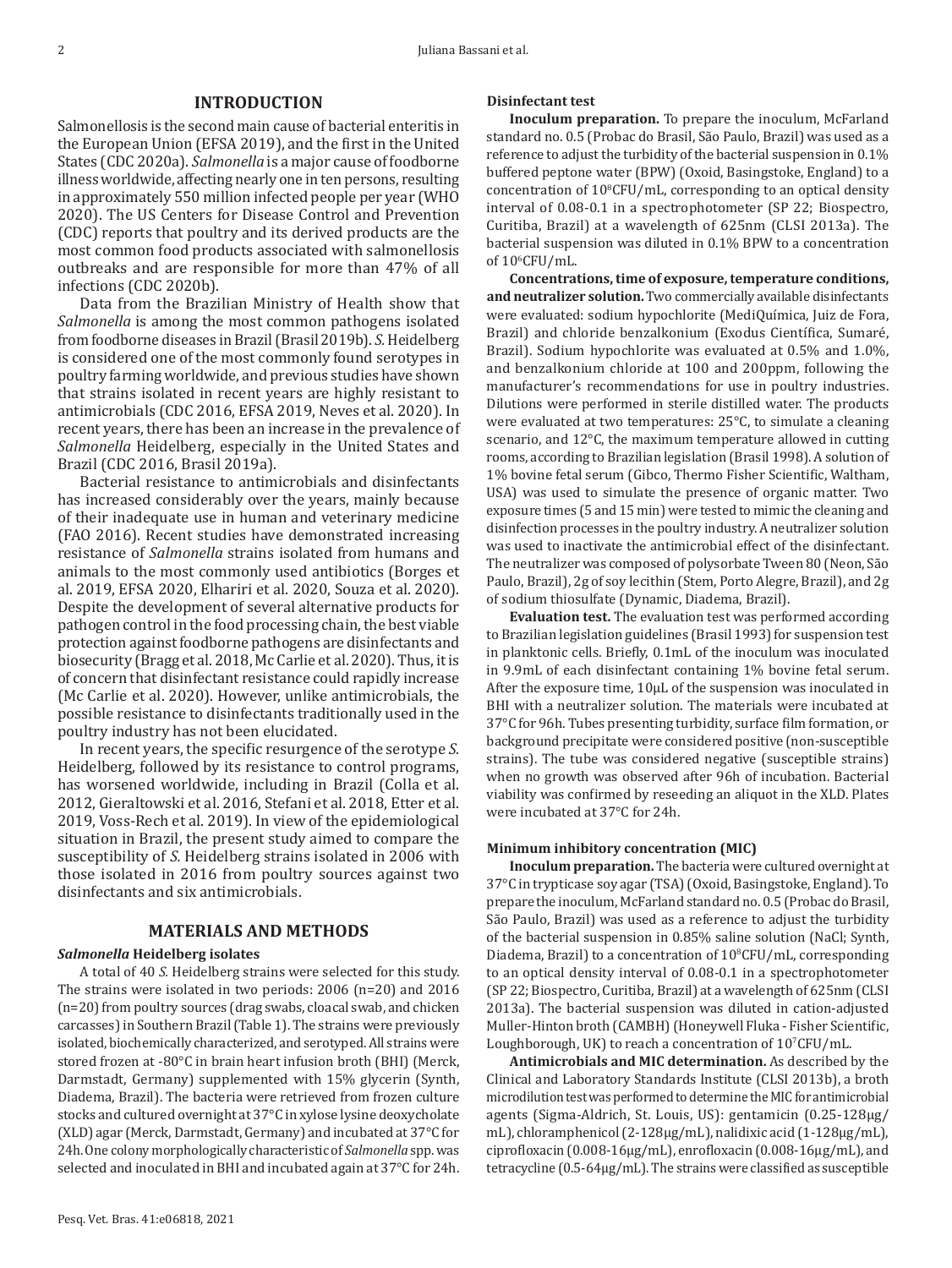or non-susceptible (including intermediate strains), according to the breakpoints described in the CLSI standards (CLSI 2013b, 2020). The interpretation of MIC values for enrofloxacin was performed according to previously available data (Hao et al. 2013). The strains were also classified as wild type (WT) or non-wild type (nWT) based on their epidemiological MIC cutoff (ECOFFs), which were determined according to the EUCAST guidelines available at the time of data analysis (EUCAST 2020). An *Escherichia coli* reference strain (ATCC 325922) was selected to ensure the validity of the tests. The strains that were resistant to three or more classes of antimicrobials were classified as multidrug-resistant (MDR) strains (Schwarz et al. 2010).

The multiple antibiotic resistance (MAR) index was determined as previously described (Krumperman 1983). Both MDR and MAR were defined according to CLSI breakpoints.

### **Statistical analysis**

The data were subjected to descriptive statistical analysis using PASW Statistics software (IBM, Hong Kong). Fisher's exact test was used to compare the periods (2006 and 2016), temperatures (12°C and 25°C), concentrations (100 and 200ppm), and time of exposure (5 and 15min) in the disinfectant test. A 5% level of significance was applied for all tests. The kappa index (Landis & Koch 1977)

| Table 1. Salmonella Heidelberg strains: identification, source of isolation, and antimicrobial resistance results (phenotypic |  |
|-------------------------------------------------------------------------------------------------------------------------------|--|
| resistance profiles, multiple antibiotic resistance, and multidrug resistance)                                                |  |

|                | Year of   | Source of                            |                          | Phenotypic antimicrobial resistance profile | Multiple antibiotic           | Multidrug               |
|----------------|-----------|--------------------------------------|--------------------------|---------------------------------------------|-------------------------------|-------------------------|
| Identification | isolation | isolation<br><b>CLSI</b> breakpoints |                          | <b>EUCAST</b> breakpoints                   | resistance (MAR) <sup>a</sup> | resistance <sup>a</sup> |
| $\mathbf{1}$   | 2006      | Cloacal swab                         |                          |                                             | $\boldsymbol{0}$              | No                      |
| $\sqrt{2}$     | 2006      | Cloacal swab                         | <b>NAL</b>               | NAL, CIP                                    | 0.2                           | No                      |
| 3              | 2006      | Drag swab                            | $\overline{\phantom{a}}$ | $\overline{\phantom{a}}$                    | 0.0                           | No                      |
| $\overline{4}$ | 2006      | Carcass                              | <b>NAL</b>               | NAL, CIP                                    | 0.2                           | No                      |
| 5              | 2006      | Carcass                              | $\overline{\phantom{a}}$ | $\overline{\phantom{a}}$                    | 0.0                           | No                      |
| 6              | 2006      | Drag swab                            | <b>NAL</b>               | <b>NAL</b>                                  | 0.2                           | No                      |
| $\sqrt{ }$     | 2006      | Drag swab                            | <b>GEN, TET</b>          | <b>GEN, TET</b>                             | 0.3                           | No                      |
| $\, 8$         | 2006      | Cloacal swab                         |                          | GEN                                         | 0.0                           | No                      |
| 9              | 2006      | Carcass                              |                          | $\overline{\phantom{a}}$                    | 0.0                           | No                      |
| 10             | 2006      | Carcass                              | <b>NAL</b>               | NAL, CIP                                    | 0.2                           | No                      |
| 11             | 2006      | Cloacal swab                         |                          |                                             | 0.0                           | No                      |
| 12             | 2006      | Carcass                              | $\overline{\phantom{a}}$ |                                             | 0.0                           | No                      |
| 13             | 2006      | Cloacal swab                         | <b>NAL</b>               | NAL, CIP                                    | 0.2                           | No                      |
| 14             | 2006      | Carcass                              | $\overline{\phantom{a}}$ |                                             | 0.0                           | No                      |
| 15             | 2006      | Carcass                              | <b>NAL</b>               | NAL, CIP                                    | 0.2                           | No                      |
| 16             | 2006      | Carcass                              | NAL                      | NAL, CIP                                    | 0.2                           | No                      |
| 17             | 2006      | Carcass                              | NAL                      | NAL, CIP                                    | 0.2                           | No                      |
| 18             | 2006      | Carcass                              | ENR, NAL, CIP            | ENR, NAL, CIP                               | 0.5                           | No                      |
| 19             | 2006      | Cloacal swab                         | NAL                      | NAL, CIP                                    | 0.2                           | No                      |
| 20             | 2006      | Carcass                              |                          |                                             | 0.0                           | No                      |
| 21             | 2016      | Drag swab                            | NAL, TET                 | NAL, CIP, TET                               | 0.3                           | No                      |
| 22             | 2016      | Drag swab                            | NAL, TET                 | NAL, CIP, TET                               | 0.3                           | No                      |
| 23             | 2016      | Drag swab                            | GEN, NAL, TET            | GEN, NAL, CIP, TET                          | 0.5                           | Yes                     |
| 24             | 2016      | Drag swab                            |                          |                                             | 0.0                           | No                      |
| 25             | 2016      | Drag swab                            | GEN, NAL, TET            | GEN, NAL, CIP, TET                          | 0.5                           | Yes                     |
| 26             | 2016      | Drag swab                            | GEN, ENR, NAL, TET       | GEN, NAL, CIP, TET                          | 0.7                           | Yes                     |
| 27             | 2016      | Drag swab                            | NAL, TET                 | NAL, CIP, TET                               | 0.3                           | No                      |
| 28             | 2016      | Drag swab                            | ENR, NAL, TET            | NAL, CIP, TET                               | 0.5                           | No                      |
| 29             | 2016      | Drag swab                            | GEN, NAL, TET            | GEN, NAL, CIP, TET                          | 0.5                           | Yes                     |
| 30             | 2016      | Drag swab                            | $\overline{a}$           | $\overline{\phantom{a}}$                    | 0.0                           | No                      |
| 31             | 2016      | Drag swab                            | NAL, TET                 | NAL, CIP, TET                               | 0.3                           | No                      |
| 32             | 2016      | Drag swab                            |                          |                                             | 0.0                           | No                      |
| 33             | 2016      | Drag swab                            | NAL, TET                 | NAL, CIP, TET                               | 0.3                           | No                      |
| 34             | 2016      | Drag swab                            | NAL, TET                 | NAL, CIP, TET                               | 0.3                           | No                      |
| 35             | 2016      | Drag swab                            | GEN, ENR, NAL, TET       | GEN, NAL, CIP, TET                          | 0.7                           | Yes                     |
| 36             | 2016      | Drag swab                            | GEN, ENR, NAL, TET       | GEN, NAL, CIP, TET                          | 0.7                           | Yes                     |
| 37             | 2016      | Drag swab                            | NAL, TET                 | NAL, CIP, TET                               | 0.3                           | No                      |
| 38             | 2016      | Drag swab                            |                          |                                             | 0.0                           | No                      |
| 39             | 2016      | Drag swab                            |                          |                                             | 0.0                           | No                      |
| 40             | 2016      | Drag swab                            | NAL, TET                 | NAL, CIP, TET                               | 0.3                           | No                      |

CIP = Ciprofloxacin, GEN = gentamicin, ENR = enrofloxacin, NAL = nalidix acid, TET = tetracycline; ª According to CLSI breakpoints.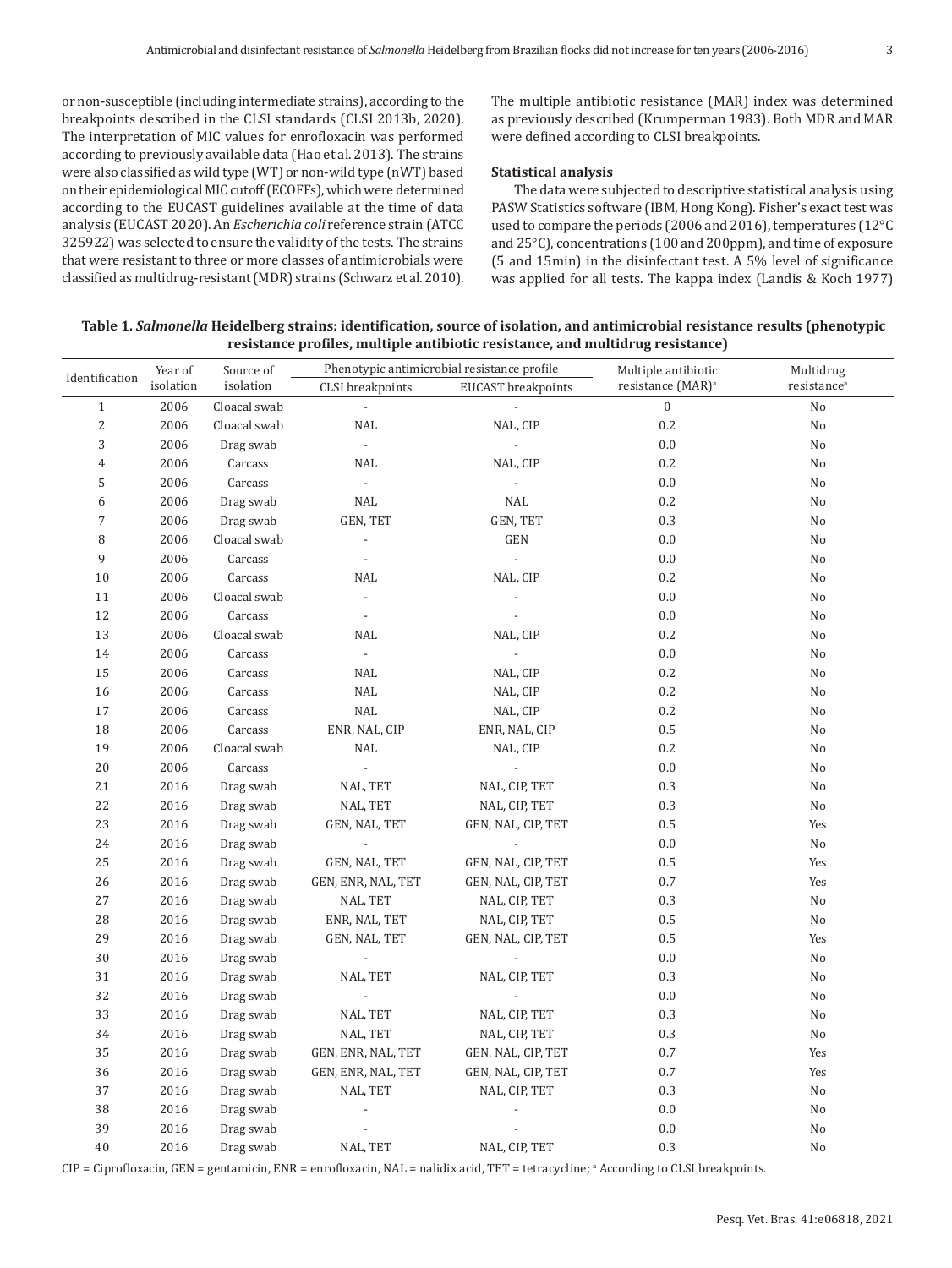was used to evaluate the concordance between the classifications based on the CLSI breakpoints and ECOFF values.

## **RESULTS**

#### **Disinfectant tests**

The individual results of the susceptibility tests of the disinfectants are described as supplementary material. The strains were highly susceptible to sodium hypochlorite. Among the 20 strains of *Salmonella* Heidelberg isolated in 2006, only two (10%) were non-susceptible to sodium hypochlorite 0.5%, both at 25°C and after 5 min of contact. All the strains isolated in 2016 were susceptible, regardless of the temperature, concentration of disinfectant, and contact time. In relation to benzalkonium chloride susceptibility, different frequencies of non-susceptible strains were observed for both groups (Table 2). The comparison of *S.* Heidelberg susceptibility to benzalkonium chloride between strains isolated in 2006 and those isolated in 2016 showed a significant increase in the number of non-susceptible strains only at 200ppm, after a contact time of 5min at 25°C. There were no differences (*p*>0.05) between the frequencies of the non-susceptible strains isolated in different years when other conditions of temperature, exposure time, and disinfectant concentration were considered (Table 2). Comparisons among the tested conditions for benzalkonium chloride revealed no differences (*p*>0.05) in the total number of non-susceptible strains between temperatures. The increase in the exposure time led to a significant (*p*<0.05) decrease in the number of non-susceptible strains isolated in 2016, regardless of the temperature and the concentration of the disinfectant. For strains isolated in 2006, a significant difference (*p*<0.05) was observed only at 25°C, with a concentration of 100ppm.

## **Minimum inhibitory concentration**

The phenotypic antimicrobial resistance profiles of each strain are described in Table 1. The MIC results are described in Figure 1 and 2. According to the CLSI breakpoints, 45% (9/20) of the strains isolated in 2006 and 20% (4/20) of those from 2016 were susceptible to all the antimicrobials. When ECOFF values were considered, 40% (8/20) of the strains isolated in 2006 and 25% (5/20) of those isolated in 2016 were classified as wild type to all the antimicrobials. There was no significant (*p*>0.05) difference in overall resistance between the two periods of isolation, regardless of the breakpoint evaluated. Considering all the strains of *S.* Heidelberg, regardless of the year of isolation, chloramphenicol, nalidix acid, and tetracycline presented similar results between the CLSI and EUCAST breakpoints (Fig.1 and 2). Ciprofloxacin, gentamicin, and enrofloxacin presented significant (*p*<0.05) differences

in antimicrobial susceptibility according to the breakpoint evaluated. Resistance to ciprofloxacin and gentamicin was higher according to the EUCAST parameters compared to the CLSI breakpoints. Resistance to enrofloxacin was lower according to the EUCAST breakpoints. To measure the agreement between the EUCAST and the CLSI breakpoints, *a kappa* test was applied when the results were different. It showed almost perfect agreement for gentamicin  $\kappa =$ 0.846), substantial agreement for enrofloxacin ( $\kappa = 0.780$ ), and fair agreement ( $\kappa$  = 0.246) for ciprofloxacin (Landis & Koch 1977). The statistical analyses results showed a significant (*p*<0.05) increase in resistance to tetracycline in strains isolated in 2016 compared to those isolated in 2006, regardless of the breakpoint evaluated. However, there was no significant difference (*p*>0.05) in resistance to chloramphenicol, ciprofloxacin, enrofloxacin, gentamicin, and nalidixic acid. For both breakpoints, a higher resistance to nalidix acid was observed among strains isolated in 2006. Among strains from 2016, the highest resistance rates were observed for tetracycline and nalidixic acid. Multidrug-resistant strains were identified only among strains from 2016 and represented 20% (4/20) of the total. The individual maximum and minimum multiple-antibiotic resistance (MAR) indices for the strains isolated in 2006 were 0.3 and 0.1, respectively, with an average index of 0.1. Among those isolated in 2016, the maximum and minimum MAR indices were 0.7 and 0.3, respectively, with an average index of 0.3.

## **DISCUSSION**

Brazil is a leading supplier of poultry meat in the world, and the states of Rio Grande do Sul, Santa Catarina, and Paraná in the southern region are responsible for more than 64% of the total poultry slaughter (ABPA 2020). The spread of diseases, especially foodborne diseases, such as salmonellosis, represents a major economic and public health problem for these states. In the last few years, studies have reported the presence of persistent environmental *Salmonella* Heidelberg in Brazilian broiler farms, especially in the southern region (Duarte 2018, Voss-Rech et al. 2019). In addition, increased antibiotic resistance of *S.* Heidelberg has been reported in this region (Neves et al. 2020).

Previous studies have shown that the *S.* Heidelberg strains isolated in 2016 and 2017 were capable of producing biofilms at 25°C (Lucca et al. 2020). However, it is important to note that strains isolated from 1996-2006 also have the ability to produce biofilms at similar temperatures (28°C) (Borges et al. 2018). Thus, it is probable that the surface adherence capability is not enough to explain and justify the increased

**Table 2. Non-susceptible** *Salmonella* **Heidelberg strains (2006 and 2016) to benzalkonium chloride**

| Time of<br>contact | Relative frequencies $(\%)$ of non-susceptible strains $(n/N)$                                                                                                       |                            |                          |                   |                            |                   |                            |                          |  |  |  |  |  |
|--------------------|----------------------------------------------------------------------------------------------------------------------------------------------------------------------|----------------------------|--------------------------|-------------------|----------------------------|-------------------|----------------------------|--------------------------|--|--|--|--|--|
|                    |                                                                                                                                                                      |                            | 12°C                     |                   | $25^{\circ}$ C             |                   |                            |                          |  |  |  |  |  |
|                    | 2006                                                                                                                                                                 |                            | 2016                     |                   | 2006                       |                   | 2016                       |                          |  |  |  |  |  |
|                    | $100$ ppm                                                                                                                                                            | $200$ ppm                  | $100$ ppm                | $200$ ppm         | $100$ ppm                  | $200$ ppm         | $100$ ppm                  | $200$ ppm                |  |  |  |  |  |
| 5 minutes          | $70\%$ $(14/20)^{a}$                                                                                                                                                 | $25\%$ (5/20) <sup>a</sup> | 85% (17/20) <sup>a</sup> | $35\%$ $(7/20)^a$ | 70% (14/20)ª               | $20\%$ $(4/20)^a$ | 75% (15/20) <sup>a</sup>   | 55% (11/20) <sup>b</sup> |  |  |  |  |  |
| 15 minutes         | $40\%$ $(8/20)^a$                                                                                                                                                    | $5\%$ $(1/20)^a$           | $35\%$ $(7/20)^a$        | $5\%$ $(1/20)^a$  | $30\%$ (6/20) <sup>a</sup> | $10\%$ $(2/20)^a$ | $25\%$ (5/20) <sup>a</sup> | $5\%$ $(1/20)^a$         |  |  |  |  |  |
|                    | ab Different letters on the same line indicate that there is statistical difference ( $p<0.05$ ) between relative frequencies of non-susceptible strains in 2006 and |                            |                          |                   |                            |                   |                            |                          |  |  |  |  |  |

2016, considering the same disinfectant concentration, temperature and contact time.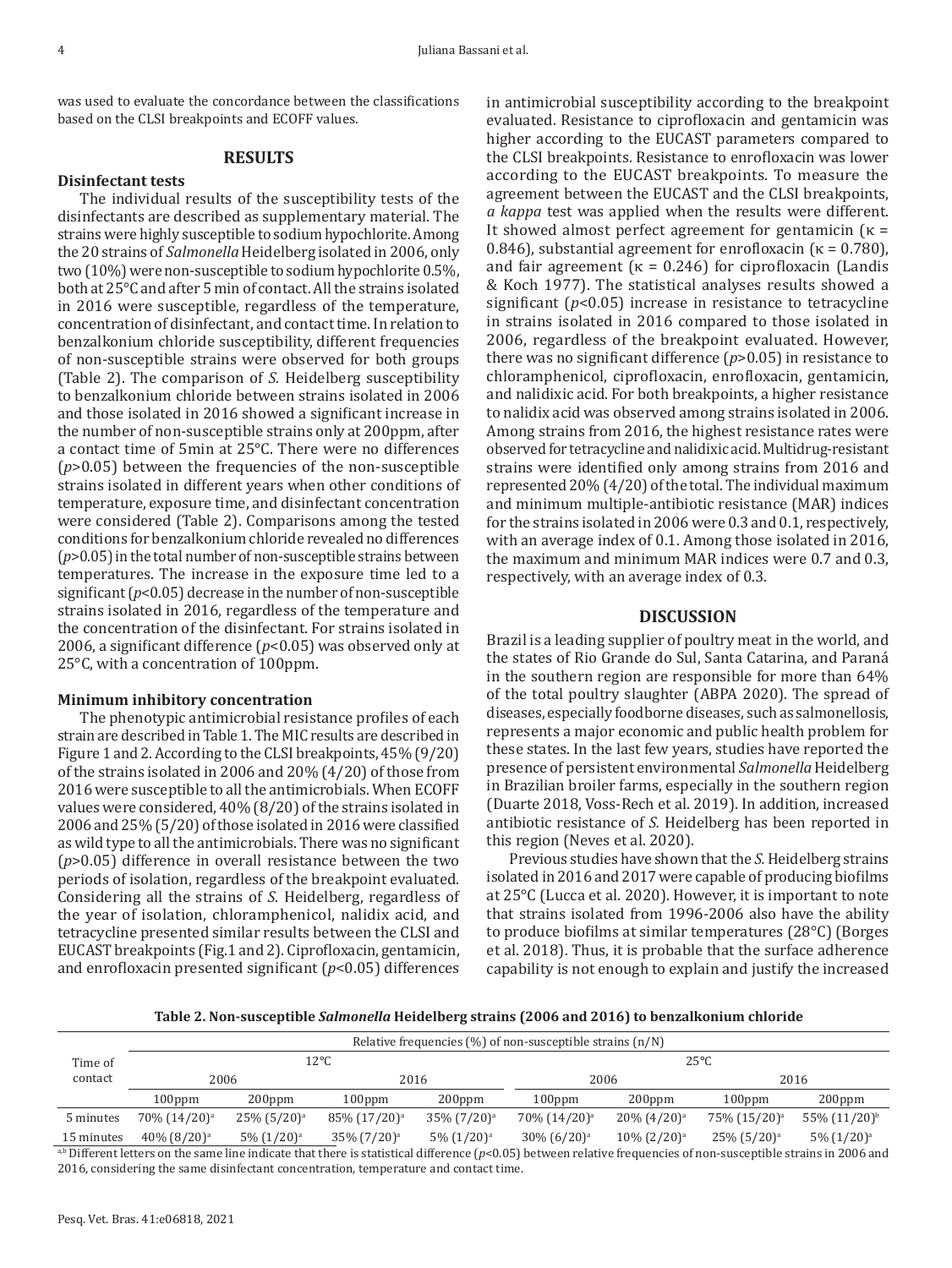isolation and difficulty of the Brazilian poultry chain in removing this serotype from flocks in recent years.

In this context, we evaluated and compared the disinfectant and antibiotic resistance between strains isolated in two periods of time (2006 and 2016). The disinfectant test was performed to evaluate the susceptibility of the tested isolates in the planktonic phase. Sodium hypochlorite and benzalkonium chloride concentrations and contact times were tested as recommended by the manufacturer. In addition, we evaluated a lower concentration, simulating under dosage situations. The antibiotics were selected based on their importance for human and veterinary use.

Sodium hypochlorite is widely used in the food industry as a disinfectant, despite the increasing availability of other products. The main advantages are the low cost, broad antimicrobial spectrum, rapid bactericidal action, and low toxicity to humans and animals (Fukuzaki 2006). The antimicrobial effectiveness of sodium hypochlorite is based on its high pH (hydroxyl ion action), which interferes with the cytoplasmic membrane integrity with an irreversible enzymatic inhibition, biosynthetic alterations in cellular metabolism, and phospholipid degradation observed in lipidic peroxidation (Estrela et al. 2002). In the current study, the strains seemed to be highly susceptible to sodium hypochlorite, regardless of the year of isolation and the conditions employed. It is important to highlight that sodium hypochlorite efficacy is highly dependent on organic load (Köhler et al. 2018), which was simulated by 1% bovine fetal serum. Although specific strains and species differences have been observed (Köhler et al. 2018), the higher susceptibility of the strains to this disinfectant has already been described by other researchers for several pathogens, including against multidrug-resistant bacteria (Köhler et al. 2018, Borges et al. 2020).

Benzalkonium chloride is a broad spectrum quaternary ammonium antibacterial agent with widespread applications. Several mechanisms of action have been described, mostly related to the cell membrane, such as changes in the overall membrane composition and downregulation of porins (Pereira & Tagkopoulos 2019). In the current study, a large number of the strains were not susceptible to benzalkonium chloride for both years of isolation. However, a significant increase in the resistance of the strains isolated in 2016 was observed only when the strains were exposed to 200ppm for 5 min at 25°C. Low susceptibility to benzalkonium chloride has been previously described for some *Salmonella* serotypes (Long et al. 2016). Its effectiveness is reduced against Gram-negative bacteria,

| Antimicrobial<br>agenta |          | Minimum inhibitory concentration $(MIC) - (n)^b$ |          |       |                 |      |             |              |          |                       |              |            |                 |                      |            |          | Total n $(\%)^c$ |  |
|-------------------------|----------|--------------------------------------------------|----------|-------|-----------------|------|-------------|--------------|----------|-----------------------|--------------|------------|-----------------|----------------------|------------|----------|------------------|--|
|                         | ≤0.007   | 0.016                                            | 0.031    | 0.062 | 0.125           | 0.25 | 0.5         |              | 2        | 4                     | 8            | 16         | 32              | 64                   | $\geq 128$ | nWT      | NS               |  |
| CHL                     |          |                                                  |          |       |                 |      |             |              | 20       | $\bf{0}$              | $\bf{0}$     | $\bf{0}$   | $\mathbf{10}$   | $\frac{1}{2}$ 0      | $\bf{0}$   | $\bf{0}$ | $\bf{0}$         |  |
| CIP                     | $\bf{0}$ | 10                                               | $\bf{0}$ |       | $\frac{1}{2}$ 0 | 8    | $\bf{0}$    |              | $\bf{0}$ | $\bf{0}$              | $\bf{0}$     | $\bf{0}$   |                 |                      |            | 9(45)    | 1(5)             |  |
| <b>ENR</b>              |          | $\mathbf{0}$                                     | 9        |       | $\mathbf{0}$    | 3    | $5^{\circ}$ | 10           | $\bf{0}$ | $\pm 1$               | $\mathbf{0}$ | $\bf{0}$   |                 |                      |            | 1(5)     | 1(5)             |  |
| <b>GEN</b>              |          |                                                  |          |       |                 |      | $\bf{0}$    | 13           | 4        | $\vdots$ <sup>0</sup> | $\bf{0}$     |            | $\overline{10}$ |                      | $\bf{0}$   | 2(10)    | 1(5)             |  |
| <b>NAL</b>              |          |                                                  |          |       |                 |      |             | $\mathbf{0}$ | 4        | 6                     | $\mathbf{0}$ | O          | $\mathbf{0}$    | $\bf{0}$             | 10         | 10(50)   | 10(50)           |  |
| <b>TET</b>              |          |                                                  |          |       |                 |      | $\Omega$    | 16           | 3        | $\bf{0}$              | $\mathbf{0}$ | $\vdots$ 0 | $\mathbf{10}$   | $\blacktriangleleft$ |            | 1(5)     | 1(5)             |  |

Fig.1. Minimum inhibitory concentration (MIC) results for the strains isolated in 2006: non-susceptible strains (CLSI breakpoints) and nonwildtype strains (ECOFF values). <sup>a</sup>Chloramphenicol (CHL), ciprofloxacin (CIP), enrofloxacin (ENR), gentamycin (GEN), nalidixic acid (NAL), tetracycline (TET). <sup>b</sup> MIC breakpoints, according to CLSI guidelines, also include "intermediate" strains, which are considered non-susceptible. <sup>c</sup> Non-wild type (nWT), according to ECOFF values (EUCAST breakpoints). Non-susceptible (NS), according to CLSI breakpoints. Continuous lines indicate CLSI breakpoints. Dotted lines indicate ECOFF values (EUCAST breakpoints). Double lines indicate that CLSI breakpoints and ECOFF values are the same. Shaded areas indicate the tested concentrations.

| Antimicrobial<br>agent <sup>a</sup> |              | Minimum inhibitory concentration $(MIC) - (n)^b$ |          |          |            |          |                |              |              |                       |                |            |               |                 |                |          | Total n $(\%)^c$ |  |
|-------------------------------------|--------------|--------------------------------------------------|----------|----------|------------|----------|----------------|--------------|--------------|-----------------------|----------------|------------|---------------|-----------------|----------------|----------|------------------|--|
|                                     | ≤0.007       | 0.016                                            | 0.031    | 0.062    | 0.125      | 0.25     | 0.5            |              | 2            | 4                     | 8              | 16         | 32            | 64              | $\geq$ 128     | nWT      | <b>NS</b>        |  |
| <b>CHL</b>                          |              |                                                  |          |          |            |          |                |              | 4            | 14                    | $\overline{2}$ | $\bf{0}$   | $\mathbf{10}$ | $\frac{1}{2}$ 0 | $\bf{0}$       | $\bf{0}$ | $\mathbf{0}$     |  |
| CIP                                 | $\mathbf{0}$ | 5                                                | $\bf{0}$ | $\bf{0}$ | $\vdots$ 0 | 11       | 4              | $\mathbf{0}$ | $\mathbf{0}$ | $\mathbf{0}$          | $\bf{0}$       | $\bf{0}$   |               |                 |                | 15 (75)  | $\mathbf{0}$     |  |
| <b>ENR</b>                          | $\bf{0}$     |                                                  | 3        |          | $\bf{0}$   | 4        | $\overline{7}$ | 4            | $\mathbf{0}$ | $\frac{1}{2}$         | $\bf{0}$       | $\bf{0}$   |               |                 |                | 0        | 4(20)            |  |
| GEN                                 |              |                                                  |          |          |            | $\bf{0}$ | $\bf{0}$       | 11           | 3            | $\vdots$ <sup>0</sup> | $\bf{0}$       | l O        |               | 3               | $\overline{2}$ | 6(30)    | 6 (30)           |  |
| <b>NAL</b>                          |              |                                                  |          |          |            |          |                | $\mathbf{0}$ | 4            |                       | $\bf{0}$       |            |               | $\bf{0}$        | 13             | 15 (75)  | 15 (75)          |  |
| <b>TET</b>                          |              |                                                  |          |          |            |          | $\bf{0}$       |              | $\bf{0}$     | $\bf{0}$              | $\bf{0}$       | $\vdots$ 0 | $\mathbf{I}$  | 15              |                | 15 (75)  | 15 (75)          |  |

Fig.2. Minimum inhibitory concentration (MIC) results for the strains isolated in 2016: non-susceptible strains (CLSI breakpoints) and nonwildtype strains (ECOFF values). <sup>a</sup>Chloramphenicol (CHL), ciprofloxacin (CIP), enrofloxacin (ENR), gentamycin (GEN), nalidixic acid (NAL), tetracycline (TET). <sup>b</sup> MIC breakpoints, according to CLSI guidelines, also include "intermediate" strains, which are considered non-susceptible. <sup>c</sup> Non-wild type (nWT), according to ECOFF values (EUCAST breakpoints). Non-susceptible (NS) according to CLSI breakpoints. Continuous lines indicate CLSI breakpoints. Dotted lines indicate ECOFF values (EUCAST breakpoints). Double lines indicate that CLSI breakpoints and ECOFF values are the same. Shaded areas indicate the tested concentrations.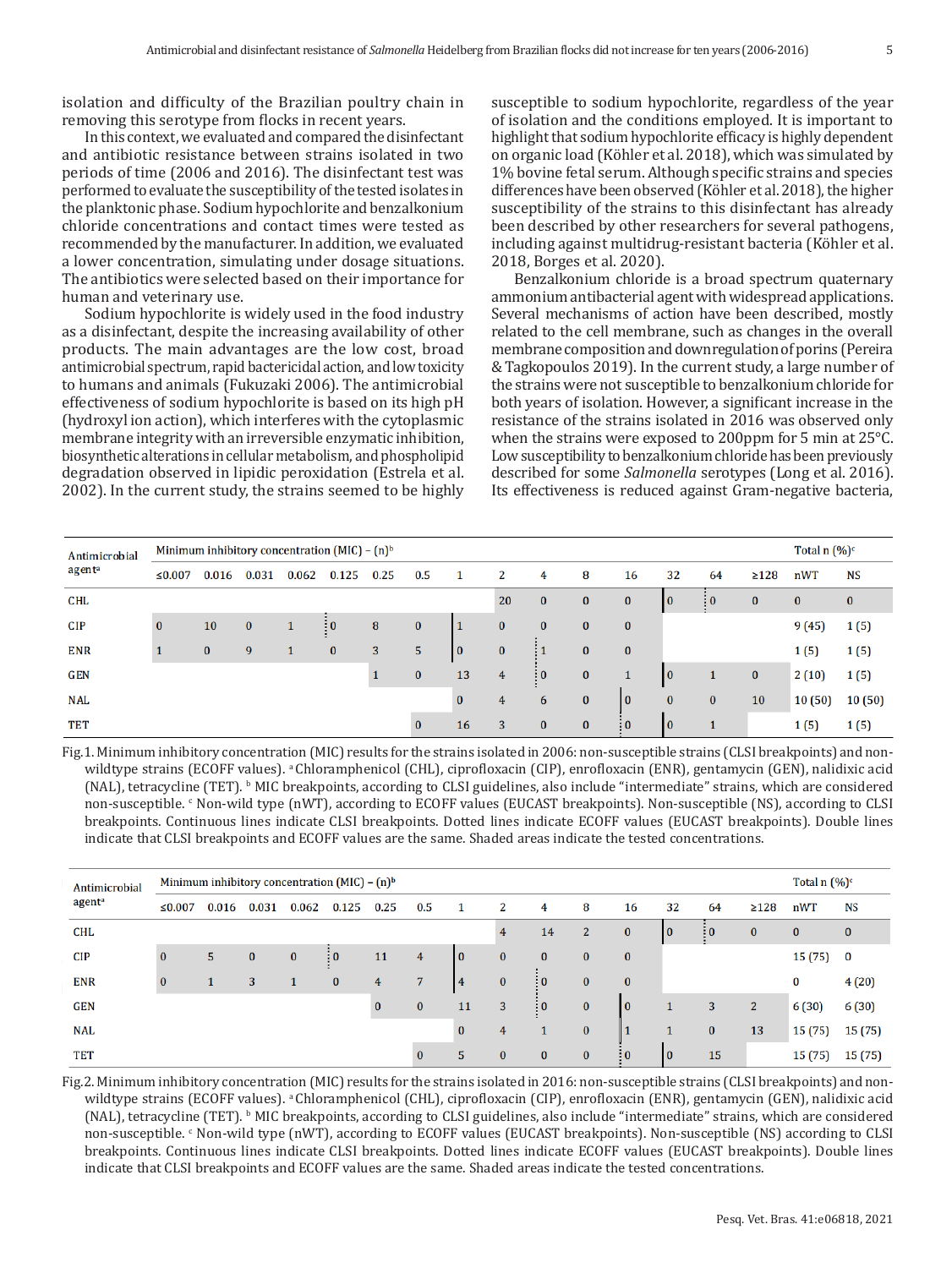such as *Salmonella* spp., owing to the outer membrane, once the lipopolysaccharide layer act as a barrier against harmful external conditions (Bragg et al. 2014). The efflux pump system may be another possible mechanism of resistance, and at least nine genes have been described for the *Salmonella* genus. Among them, three (*acrAB*, *acrEF*, and *mdsABC*) are known to expel benzalkonium chloride from the cell (Møretrø et al. 2012). Most studies did not find significant differences in resistance based on the temperature of incubation in *in vitro* tests with *Salmonella* serotypes (Kich et al. 2004, Stringfellow et al. 2009, Jaenisch et al. 2010). However, Camilotti et al. (2015) found that benzalkonium chloride activity was reduced at 8°C in relation to 20°C when tested against *S.* Hadar. In addition, the mechanisms of resistance to benzalkonium chloride may also be related to the conditions of use, especially according to the amount of organic matter, not only by the resistance profile of *Salmonella* strains (Kich et al. 2004).

Brazilian reports have shown decreased susceptibility to chlorhexidine, but higher susceptibility to sodium hypochlorite and benzalkonium chloride among *S.* Heidelberg strains (Colla et al. 2012, Stefani et al. 2018). Studies evaluating the susceptibility of *S.* Heidelberg serotype to disinfectants are still uncommon. Our findings demonstrate that the resistance to disinfectants did not increase over time among the analyzed strains, although this result has been observed previously. Riazi & Matthews (2011) evaluated the susceptibility of foodborne pathogens to common disinfectants after repeated exposure, and they observed that the bacterial pathogens tested remain susceptible under the conditions evaluated.

Antimicrobial resistance represents a public health risk owing to the decrease in available treatment options for patients. In addition, it increases the costs of healthcare for these patients. Thus, this is a serious threat that requires immediate action worldwide (WHO 2020). It has already been proven that the increase in antimicrobial resistance is closely related to the use of these substances, which leads to selection pressure and consequently to the emergence of non-susceptible strains (Balsalobre et al. 2014, WHO 2020).

To determine whether resistance increased over time and may have contributed to the persistence of *S.* Heidelberg in the flock, the current study evaluated the antimicrobial resistance of both groups to commonly used antimicrobials. Our results indicate that despite the overall increase in resistance from 2006-2016, the differences were not significant for both of the breakpoints evaluated (CLSI and EUCAST). As the misuse of antimicrobials in humans and animals over time may accelerate the process of resistance, the results were unexpected. However, these findings are not unique. A recent study analyzing the antimicrobial resistance of *Salmonella* strains isolated over 20 years reported increased resistance rates to third-generation cephalosporins, but not to quinolones and sulfonamides (Lo et al. 2020). The detection of MDR strains among the *S.* Heidelberg strains isolated in 2016 was an indicator of an increase in antimicrobial resistance over time. However, this situation is probably due to a higher number of resistant strains to only one antimicrobial, tetracycline, in 2016.

The MAR index can be applied to differentiate low (MAR < 0.2) and high-risk (MAR > 0.2) regions where antimicrobials are overused (Proroga et al. 2016). Strains isolated in 2016 presented an average index of 0.3, which could indicate high antibiotic usage and high selective pressure. However,

Pesq. Vet. Bras. 41:e06818, 2021

the widespread use of antibiotics in developing countries, including Brazil, probably reduces the practical significance of this finding (Davis & Brown 2016).

The MIC results are based on pre-established breakpoints, including those from EUCAST and CLSI agencies. The variations in the breakpoints can result in significant changes in the final MIC, which will affect clinical decisions and official data reports (Kassim et al. 2016). A previous study compared the MIC results for *Campylobacter jejuni* strains according to the EUCAST and CLSI values and showed an agreement between these guidelines, which indicates that data based on both parameters could be compared (Paravisi et al. 2020). A similar analysis was performed in the current study, and the results showed good agreement for gentamicin and enrofloxacin, indicating that the results from both breakpoints were similar. Tetracycline, nalidix acid, and chloramphenicol presented equal results. However, a fair agreement was obtained for ciprofloxacin, which implies a separate analysis and discussion of this antimicrobial. The *kappa* analysis for ciprofloxacin resulted in a fair agreement, which means that it was significantly (*p*<0.05) variable according to the breakpoint evaluated. When the CLSI breakpoint was applied, only one strain, isolated in 2006, was resistant. In contrast, analysis with the EUCAST breakpoint resulted in 45% (9/20) and 75% (15/20) of non-susceptible strains in 2006 and 2016, respectively. The majority of previous studies evaluating the resistance of *S.* Heidelberg for ciprofloxacin used the CLSI breakpoint, which is a possible reason for the lower resistance rate found elsewhere for this substance (Elhariri et al. 2020, Souza et al. 2020). Our results suggest that the guidelines for the breakpoints should be chosen carefully as well as the comparison of results with previously published studies.

All the strains were susceptible to chloramphenicol, which is probably related to its banishment in production animals since 2003 in Brazil (Brasil 2003). The resistance to gentamicin in the present study varied from 5% (2006) to 30% (2016). Although not significant, this high resistance rate is not commonly observed in *Salmonella* strains, and especially among *S.* Heidelberg (Pandini et al. 2014, Mendonça 2016, Saifuddin et al. 2016, Neves et al. 2020), probably because the use of gentamicin in poultry production is restricted (Giacomelli et al. 2014).

Tetracycline was the only antibiotic that showed a significant increase over the period from 2006-2016, and 75% of the strains isolated in 2016 were non-susceptible. In contrast, only one strain (5%) was non-susceptible among those isolated in 2006. The resistance of *Salmonella* to tetracycline is variable in the literature (Mion et al. 2016, El-Tayeb et al. 2017, Nair et al. 2018, Borges et al. 2019). A recent study found high non-susceptibility rates among *S.* Heidelberg isolated from Brazilian flocks (Neves et al. 2020). The resistance of *Salmonella* to tetracycline may be related to the widespread of *tet* resistance genes among *Salmonella* serotypes (Khoshbakht et al. 2018). Tetracycline was commonly used as a feed additive for prophylactic purposes in broiler rations in Brazil, and its use was restricted for therapeutic purposes in animals since 2009 (Brasil 2009). Even if its use has been considerably reduced, it contributed to the maintenance of the circulation of resistance genes. In addition, opportunistic pathogens and commensal bacteria can serve as reservoirs for these genes, through mobile genetic elements, and may transfer them to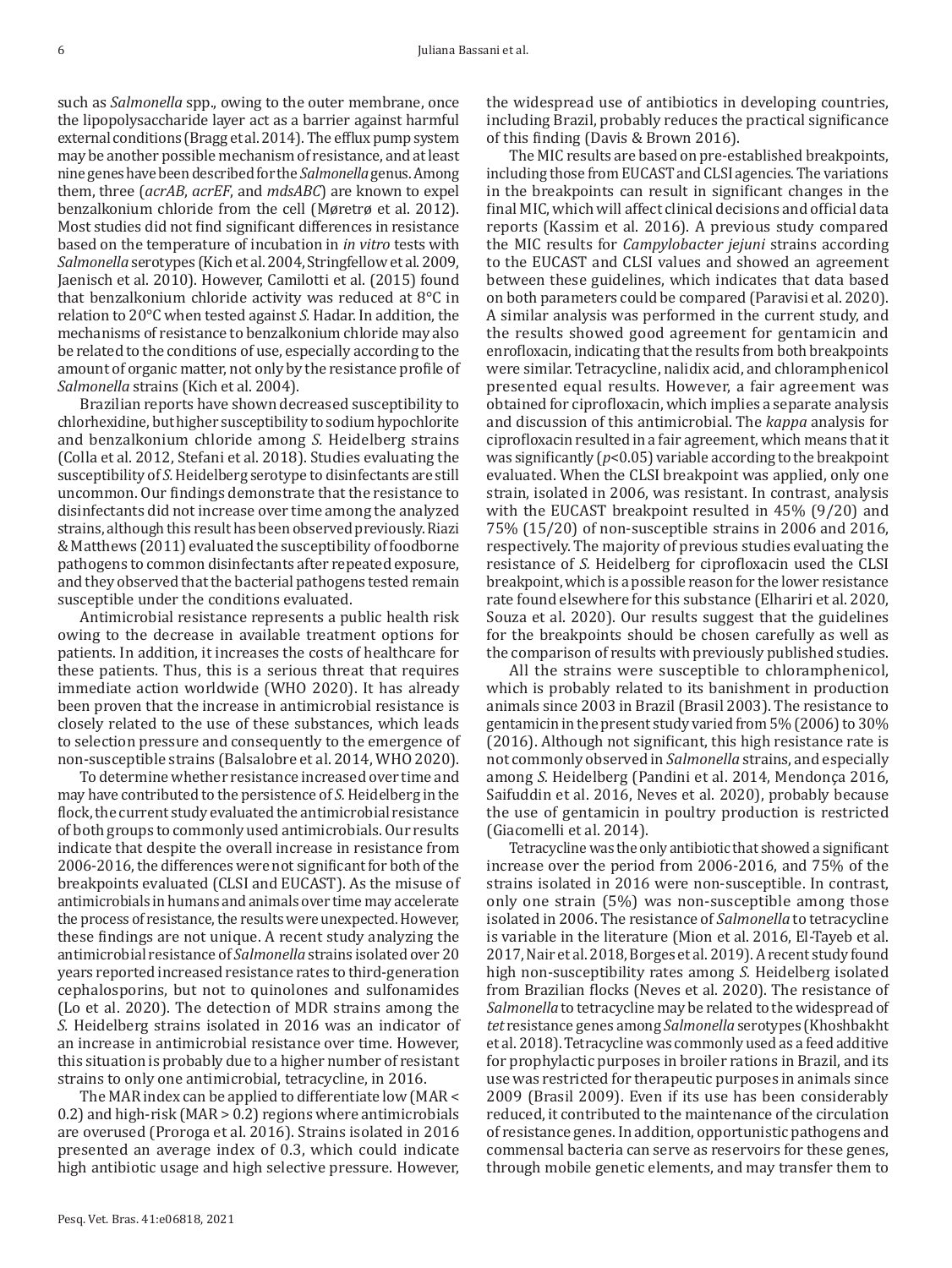*Salmonella* strains and other pathogens. Thus, its increased resistance may also be a result of the presence of plasmids or transposons that carry antimicrobial resistance genes for other substances, which continue to suffer selective pressure (Frye & Jackson 2013).

Resistance to nalidixic acid (quinolone) and enrofloxacin (fluoroquinolone) did not vary according to the year of isolation or the breakpoint evaluated. However, resistance to nalidix acid was higher than that of enrofloxacin. High resistance rates to nalidix acid among *S.* Heidelberg isolated from Brazilian poultry flocks have been previously described (Giuriatti et al. 2017, Neves et al. 2020, Souza et al. 2020), and it is probably related to its wide use in poultry therapy for many years (Neves 2014). In contrast to what happens with first-generation quinolones, the resistance levels to fluoroquinolones, such as enrofloxacin and ciprofloxacin, are usually lower among *Salmonella* serotypes (Dallal et al. 2010, Panzenhagen et al. 2016, Proroga et al. 2016, Danish 2018).

Resistance to disinfectants is probably because of the excessive use of these substances, imposing selective pressure and, consequently, vertical and horizontal gene transfer from resistant bacteria. However, the mechanisms of transfer of disinfectant resistance genes remain unclear, and only a few have been described (Mc Carlie et al. 2020). Cross-resistance between antimicrobial substances is becoming an increasing concern because of the possible positive correlation between resistance to disinfectants and resistance to antibiotics (Cadena et al. 2019, Mc Carlie et al. 2020). The major concern is based on the hypothesis that disinfectant exposure can promote antibiotic resistance, thus generating MDR bacteria (Mc Carlie et al. 2020). Jin et al. (2020) demonstrated that the process of chlorination promoted the horizontal transfer of plasmids and the exchange of antimicrobial resistance genes, highlighting its potential risk to public health. According to Joynson et al. (2002), increased resistance to benzalkonium chloride does not confer cross-resistance to antibiotics, but increased MIC to some antibiotics resulted in a slightly increased MIC of this disinfectant. However, this cross-resistance is not a consensus among researchers, and some studies have shown that bacteria remain susceptible to disinfectant products when they are correctly used. According to Maertens et al. (2019), disinfectants are generally used at concentrations above the MIC of wild-type isolates. In contrast, antibiotics are commonly used in concentrations closer to their MIC.

In the current study, there was no relationship between antimicrobial and disinfectant resistance. The reasons for the emergence of *S.* Heidelberg in broiler farms in southern of Brazil are still not clear. Complementary studies, including the whole-genome sequencing analysis and the pulsed-field gel electrophoresis patterns determination could elucidate the predominance of this serotype (Voss-Rech et al. 2019).

Unfortunately, the Brazilian government does not have an integrated program for monitoring antimicrobial and disinfectant resistance in human and animal foodborne pathogens, making the adoption of new measures to control and restrict the use of antimicrobials difficult (Borges et al. 2019). The benefits of monitoring antimicrobial resistance in foodborne pathogens are well-known. However, monitoring disinfectant resistance is also important to define sanitation programs, which include appropriate compounds, specific contact times, and concentrations of these products.

# **CONCLUSIONS**

*Salmonella* Heidelberg strains were highly susceptible to sodium hypochlorite, regardless of the conditions applied and the year of isolation.

Increased resistance to benzalkonium chloride from 2006 to 2016 was observed only under specific conditions (200ppm for 5min at 25°C), and probably it is not related to the continuous use of this substance.

Similar results were obtained for antimicrobial resistance since increased resistance from 2006-2016 was observed only for tetracycline.

Further analysis should include a larger number of *S.* Heidelberg isolates from poultry origin and additional antimicrobial agents for more precise conclusions about the increasing in the antimicrobial resistance in the last years.

**Conflict of interest statement.**- The authors have no competing interests.

## **REFERENCES**

- ABPA 2020. Relatório Anual, 2020. Associação Brasileira de Proteína Animal. Available at <http://abpa-br.org/wp-content/uploads/2020/05/ abpa\_relatorio\_anual\_2020\_portugues\_web.pdf> Accessed on Jun. 18, 2020.
- Balsalobre L.C., Dropa M. & Matté M.H. 2014. An overview of antimicrobial resistance and its public health significance. Braz. J. Microbiol. 45(1):1-5. <https://dx.doi.org/10.1590/S1517-83822014005000033> <PMid[:24948906](https://pubmed.ncbi.nlm.nih.gov/24948906)>
- Borges K.A., Furian T.Q., de Souza S.N., Salle C.T.P., Moraes H.L. & Nascimento V.P. 2019. Antimicrobial resistance and molecular characterization of *Salmonella enterica* serotypes isolated from poultry sources in Brazil. Braz. J. Poult. Sci. 21(1):1-8. <https://dx.doi.org/10.1590/1806-9061-2018-0827>
- Borges K.A., Furian T.Q., Souza S.N., Menezes R., Tondo E.C., Salle C.T.P., Moraes H.L. & Nascimento V.P. 2018. Biofilm formation capacity of *Salmonella* serotypes at different temperature conditions. Pesq. Vet. Bras. 38(1):71- 76. <https://dx.doi.org/10.1590/1678-5150-pvb-4928>
- Borges T.J., Moretti L.K., Silva M.M.N., Tondo E.C. & Pereira K.S. 2020. *Salmonella* sensitivity to sodium hypochlorite and citric acid in washing water of lettuce residues. J. Food Safety 40(2):e12748. <https://dx.doi. org/10.1111/jfs.12748>
- Bragg R., Jansen A., Coetzee M., van der Westhuizen W. & Boucher C. 2014. Bacterial resistance to quaternary ammonium compounds (QAC) disinfectants. Adv. Exp. Med. Biol. 808:1-13. <https://dx.doi.org/10.1007/978-81-322- 1774-9\_1> <PMid[:24595606>](https://pubmed.ncbi.nlm.nih.gov/24595606)
- Bragg R.R., Meyburgh C.M., Lee J.-Y. & Coetzee M. 2018. Potential treatment options in a post-antibiotic era. Adv Exp Med Biol. 1052:51-61. <https:// dx.doi.org/10.1007/978-981-10-7572-8\_5> <PMid:[29785480](https://pubmed.ncbi.nlm.nih.gov/29785480)>
- Brasil 1993. Portaria nº 101: métodos de análise microbiológica para alimentos. Diário Oficial da União, Ministério da Agricultura, Pecuária e Abastecimento, Poder Executivo, Brasília, DF.
- Brasil 1998. Portaria nº 210: regulamento técnico da inspeção tecnológica e higiênico-sanitária de carne de aves. Diário Oficial da União, Ministério da Agricultura, Pecuária e Abastecimento, Poder Executivo, Brasília, DF.
- Brasil 2003. Instrução Normativa nº 9. Diário Oficial da União, Ministério da Agricultura, Pecuária e Abastecimento, Poder Executivo, Brasília, DF.
- Brasil 2009. Instrução Normativa nº 26. Diário Oficial da União, Ministério da Agricultura, Pecuária e Abastecimento, Poder Executivo, Brasília, DF.
- Brasil 2019a. Nota Técnica: entenda melhor Salmonela em carne de frango. Ministério da Agricultura, Pecuária e Abastecimento, Brasília, DF. Available at <https://www.gov.br/agricultura/pt-br/assuntos/inspecao/produtosanimal/arquivos-publicacoes-dipoa/entenda-melhor-salmonela-em-carnede-frango> Accessed on Jul. 22, 2020.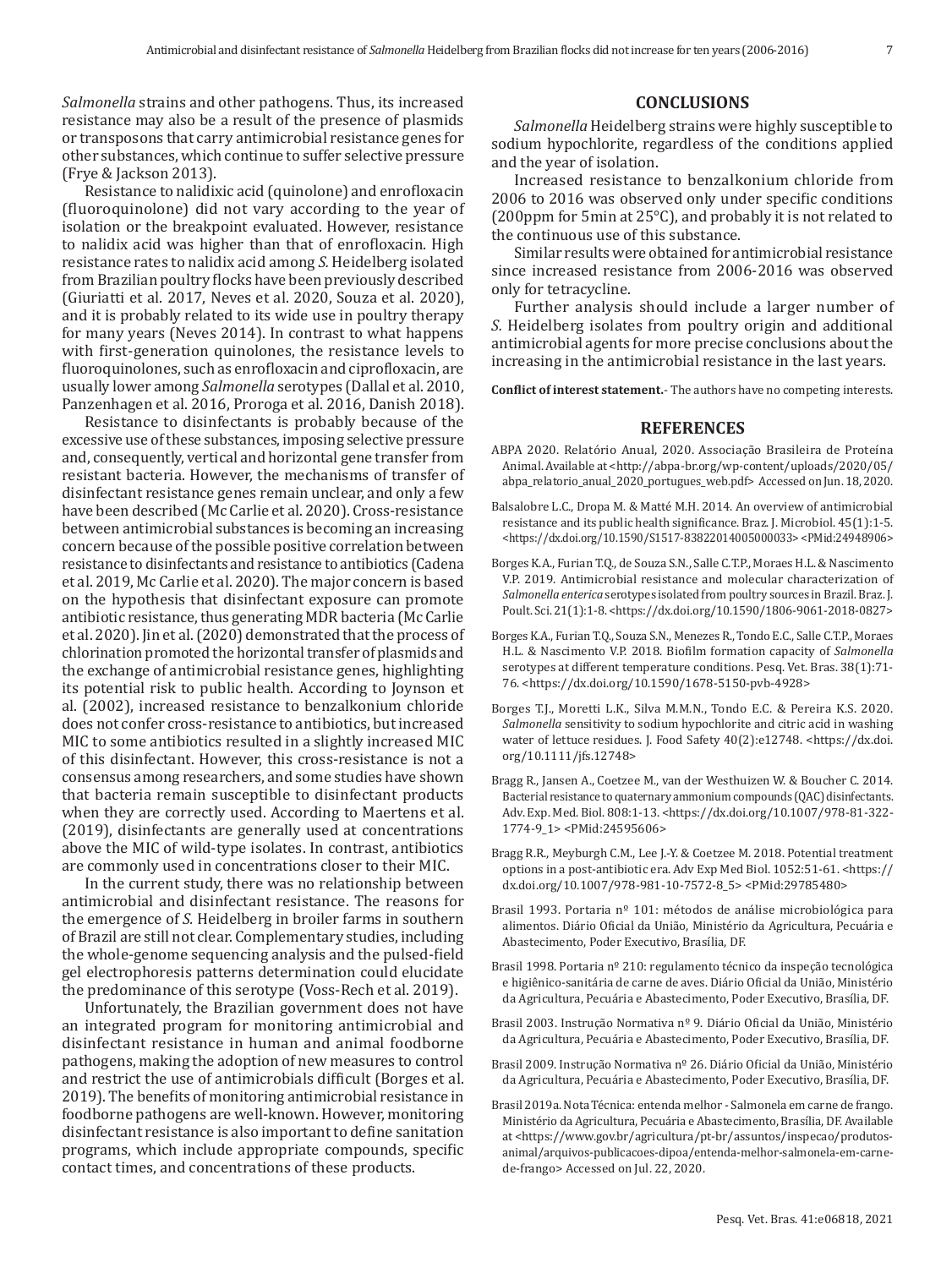- Brasil 2019b. Surtos de doenças transmitidas por alimentos no Brasil Informe 2018. Ministério da Saúde, Brasília, DF. Available at <https:// portalarquivos2.saude.gov.br/images/pdf/2019/fevereiro/15/Apresenta- ---o-Surtos-DTA---Fevereiro-2019.pdf> Accessed on Sep. 10, 2020.
- Cadena M., Froenicke L., Britton M., Settles M.L., Durbin-Johnson B., Kumimoto E., Gallardo R.A., Ferreiro A., Chylkova T., Zhou H. & Pitesky M. 2019. Transcriptome analysis of *Salmonella* Heidelberg after exposure to cetylpyridinium chloride, acidified calcium hypochlorite, and peroxyacetic acid. J. Food Prot. 82(1):109-119. <https://dx.doi.org/10.4315/0362-028x. jfp-18-235> <PMid[:30702951](https://pubmed.ncbi.nlm.nih.gov/30702951)>
- Camilotti E., Rocha S.L.S., Tejkowski T.M., Moraes H.L.S., Salle C.T.P. & Avancini C.A.M. 2015. Simulação de condições de uso de quaternário de amônio frente amostras de *Salmonella* Hadar isoladas de carcaças de frango. Revta Bras. Saúde Prod. Anim. 16(1):66-72. <https://dx.doi.org/10.1590/ S1519-99402015000100008>
- CDC 2016. *Salmonella* serotypes isolated from animals and related sources. Centers for Disease Control and Prevention, Atlanta, GA. Available at <https:// cdc.gov/nationalsurveillance/pdfs/salmonella-serotypesisolated-animalsand-related-sources-508.pdf> Accessed on Jul. 22, 2020.
- CDC 2020a. *Salmonella*. Centers for Disease Control and Prevention, Atlanta, GA. Available at <https://www.cdc.gov/salmonella/index.html> Accessed on Feb. 5, 2020.
- CDC 2020b. Making food safer to eat: reducing contamination from the farm to the table. Center for Disease Control and Prevention, Atlanta, GA. Available at <http://www.cdc.gov/vitalsigns/foodsafety> Accessed Mar. 3, 2020.
- CLSI 2013a. Performance standards for antimicrobial disk and dilution susceptibility test for bacteria isolated from animals. VET01-A4, Approved Standard - Fourth Edition, Clinical and Laboratory Standards Institute, Wayne, PA.
- CLSI 2013b. Performance standards for antimicrobial disk and dilution susceptibility test for bacteria isolated from animals. VET01-S2, Second Information Supplement, Clinical and Laboratory Standards Institute, Wayne, PA.
- CLSI 2020. Performance standards for antimicrobial susceptibility testing. M100-30, Clinical and Laboratory Standards Institute, Wayne, PA. Available at <http://em100.edaptivedocs.net/dashboard.aspx> Accessed on May 3, 2020.
- Colla F.L., Rodrigues L.B., Dickel E.L., Borsoi A., Nascimento V.P. & Santos L.R. 2012. Avaliação *in vitro* de clorexidina, amônia quaternária e ácido peracético frente a amostras de *Salmonella* Heidelberg isoladas de abatedouro avícola em 2005 e 2009. Pesq. Vet. Bras. 32(4):289-292. <https://dx.doi. org/10.1590/S0100-736X2012000400003>
- Dallal M.M.S., Doyle M.P., Rezadehbashi M., Dabiri H., Sanaei M., Modarresi S., Bakhtiari R., Sharifiy K., Taremi M., Zali M.R. & Sharifi-Yazdi M.K. 2010. Prevalence and antimicrobial resistance profiles of *Salmonella* serotypes, *Campylobacter* and *Yersinia* spp. isolated from retail chicken and beef, Tehran, Iran. Food Control 21(4):388-392. <https://dx.doi.org/10.1016/j. foodcont.2009.06.001>
- Danish 2018. Use of antimicrobial agents and occurrence of antimicrobial resistance in bacteria from food animals, food and humans in Denmark, 2018. The Danish Integrated Antimicrobial Resistance Monitoring and Research Programme (DANMAP), Ministry of Food, Agriculture and Fisheries, Ministry of Health, Available at <http://www.danmap.org/ Downloads/Reports.aspx> Accessed Mar. 5, 2020.
- Davis R. & Brown P.D. 2016. Multiple antibiotic resistance index, fitness and virulence potential in respiratory *Pseudomonas aeruginosa* from Jamaica. J. Med. Microbiol. 65(4):261-271. <https://dx.doi.org/10.1099/ jmm.0.000229> <PMid[:26860081>](https://pubmed.ncbi.nlm.nih.gov/26860081)
- Duarte S.C. 2018. Epidemiologia dos principais sorotipos de salmonela circulantes na avicultura brasileira. Simpósio *Salmonella*: cenários e desafios, Porto Alegre, RS.
- EFSA 2019. *Salmonella* control in poultry flocks and its public health impact. EFSA J. 17(2):5596. <https://dx.doi.org/10.2903/j.efsa.2019.5596>
- EFSA 2020. The European Union summary report on antimicrobial resistance in zoonotic and indicator bacteria from humans, animals and food in 2017/2018. EFSA J. 18(3):6007. <http://doi.org/10.2903/j.efsa.2020.6007>
- Elhariri M., Elhelw R., Selim S., Ibrahim M., Hamza D. & Hamza E. 2020. Virulence and antibiotic resistance patterns of extended-spectrum betalactamase-producing *Salmonella enterica* serovar Heidelberg isolated from broiler chickens and poultry workers: a potential hazard. Foodborne Pathog. Dis. 17(6):373-381. <https://dx.doi.org/10.1089/fpd.2019.2719> <PMid[:31755782>](https://pubmed.ncbi.nlm.nih.gov/31755782)
- El-Tayeb M.A., Ibrahim A.S.S., Al-Salamah A.A., Almaary K.S. & Elbadawi Y.B. 2017. Prevalence, serotyping and antimicrobials resistance mechanism of *Salmonella enterica* isolated from clinical and environmental samples in Saudi Arabia. Braz. J. Microbiol. 48(3):499-508. <https://dx.doi. org/10.1016/j.bjm.2016.09.021>
- Estrela C., Estrela C.R.A., Barbin E.L., Spanó J.C.E., Marchesan M.A. & Pécora J.D. 2002. Mechanism of action of sodium hypochlorite. Braz. Dent. J. 13(2):113-117. <https://dx.doi.org/10.1590/s0103-64402002000200007> <PMid[:12238801](https://pubmed.ncbi.nlm.nih.gov/12238801)>
- Etter A.J., West A.M., Burnett J.L., Wu S.T., Veenhuizen D.R., Ogas R.A. & Oliver H.F. 2019. *Salmonella enterica* subsp. *enterica* Serovar Heidelberg food isolates associated with a salmonellosis outbreak have enhanced stress tolerance capabilities. App. Env. Microbiol. 85(16):e01065-19. <https:// dx.doi.org/10.1128/AEM.01065-19> <PMid:[31175193](https://pubmed.ncbi.nlm.nih.gov/31175193)>
- EUCAST 2020. Antimicrobial wild type distributions of microorganisms. European Committee on Antimicrobial Susceptibility Testing. Available at <https://mic.eucast.org/Eucast2/> Accessed on May 3, 2020.
- FAO 2016. The FAO action plan on antimicrobial resistance 2016-2020. Food and Agriculture Organization of the United Nations, Rome. Available at <http://www.fao.org/3/a-i5996e.pdf> Accessed on Jun. 23, 2020.
- Frye J.G. & Jackson C.R. 2013. Genetic mechanisms of antimicrobial resistance identified in *Salmonella enterica*, *Escherichia coli*, and *Enteroccocus* spp. isolated from U.S. food animals. Front. Microbiol. 4:135. <https://dx.doi. org/10.3389/fmicb.2013.00135> <PMid[:23734150>](https://pubmed.ncbi.nlm.nih.gov/23734150)
- Fukuzaki S. 2006. Mechanisms of actions of sodium hypochlorite in cleaning and disinfection processes. Biocontrol Sci. 11(4):147-157. <https://dx.doi. org/10.4265/bio.11.147> <PMid:17190269>
- Giacomelli M., Salata C., Martini M., Montesissa C. & Piccirillo A. 2014. Antimicrobial resistance of *Campylobacter jejuni* and *Campylobacter coli* from poultry in Italy. Microb. Drug Resist. 20(2):181-188. <https://dx.doi. org/10.1089/mdr.2013.0110> <PMid[:24320689>](https://pubmed.ncbi.nlm.nih.gov/24320689)
- Gieraltowski L., Higa J., Peralta V., Green A., Schwensohn C., Rosen H., Libby T., Kissler B., Marsden-Haug N., Booth H., Kimura A., Grass J., Bicknese A., Tolar B., Defibaugh-Chávez S., Williams I. & Wise M. 2016. National outbreak of multidrug resistant *Salmonella* Heidelberg infections linked to a single poultry company. PLoS One 11(9):e0162369. <https://dx.doi. org/10.1371/journal.pone.0162369> <PMid:[27631492](https://pubmed.ncbi.nlm.nih.gov/27631492)>
- Giuriatti J., Stefani L.M., Brisola M.C., Crecencio R.B., Bitner D.S. & Faria G.A. 2017. *Salmonella* Heidelberg: genetic profile of its antimicrobial resistance related to extended spectrum β-lactamases (ESBLs). Microb. Pathog. 109:195-199. <https://dx.doi.org/10.1016/j.micpath.2017.05.040> <PMid[:28578094](https://pubmed.ncbi.nlm.nih.gov/28578094)>
- Hao H., Pan H., Ahmad I., Cheng G., Wang Y., Dai M., Tao Y., Chen D., Peng D., Liu Z., Huang L. & Yuan Z. 2013. Susceptibility breakpoint of enrofloxacin against swine *Salmonella* spp. J. Clin. Microbiol 51(9):3070-3072. <https:// dx.doi.org/10.1128/JCM.01096-13> <PMid[:23784134](https://pubmed.ncbi.nlm.nih.gov/23784134)>
- Jaenisch F.R.F., Kuchiishi S.S. & Coldebella A. 2010. Atividade antibacteriana de desinfetantes para uso na produção orgânica de aves. Ciência Rural 40(2):384-388. <https://dx.doi.org/10.1590/S0103-84782010000200020>
- Jin M., Liu L., Wang D.-N., Yang D., Liu W.-L., Yin J., Yang Z.-W., Wang H.-R., Qiu Z.-G., Shen Z.-Q., Shi D.-Y., Li H.-B., Guo J.-H. & Li J.-W. 2020. Chlorine disinfection promotes the exchange of antibiotic resistance genes across bacterial genera by natural transformation. ISME J. 14(7):1847-1856. <https://dx.doi.org/10.1038/s41396-020-0656-9> <PMid[:32327733>](https://pubmed.ncbi.nlm.nih.gov/32327733)